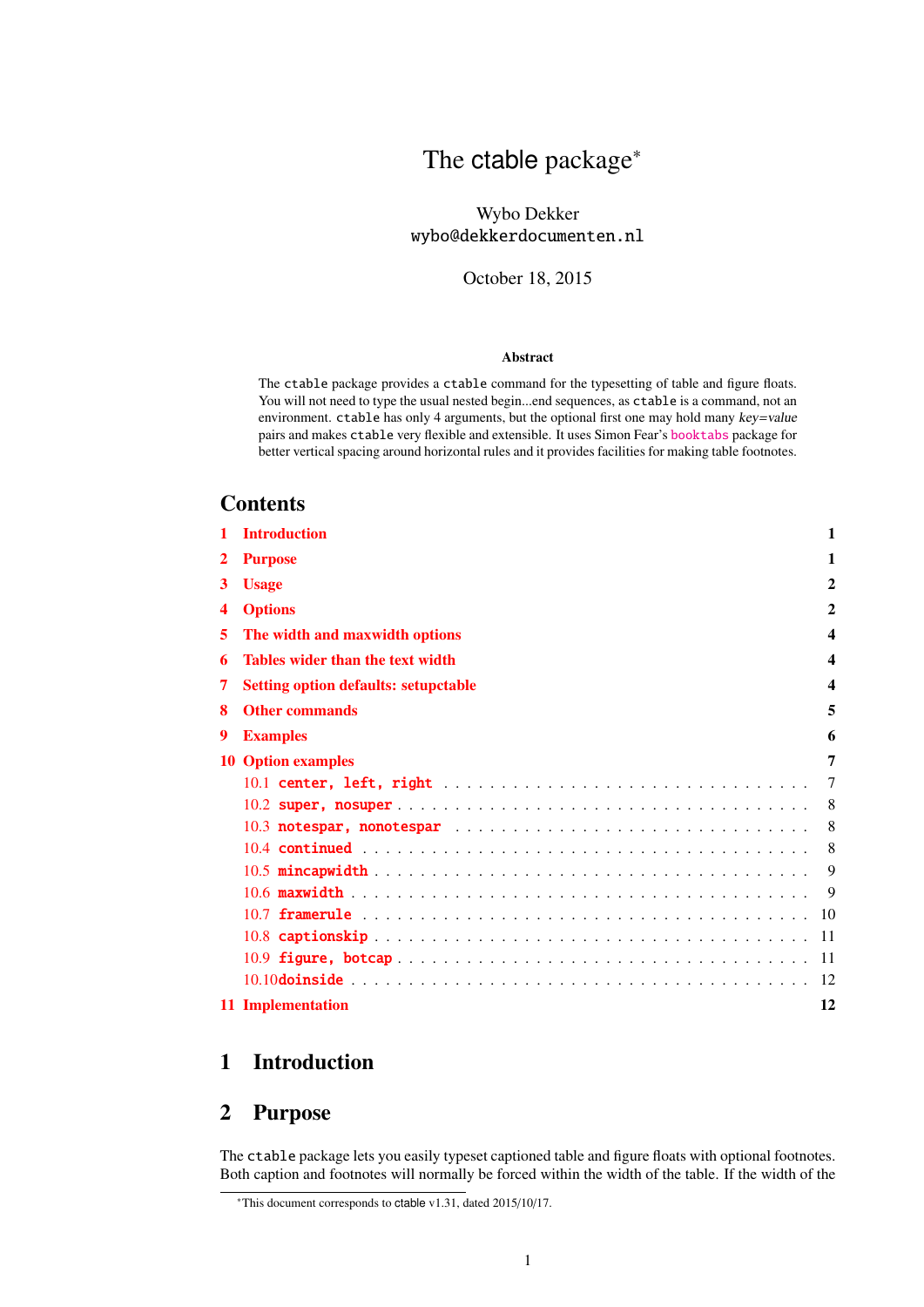table is specified, then [tabularx](http://www.ctan.org/pkg/tabularx) will be used to typeset it, and one or more X column specifiers should be specified. Otherwise tabular will be used.

This package defines the commands \ctable, \tnote and \tmark, and four \tabularnewline generating commands. The latter generate reasonable amounts of whitespace around horizontal rules and are also useful for tabulars outside this package.

Since the ctable package imports the [array](http://www.ctan.org/pkg/array) and [booktabs](http://www.ctan.org/pkg/booktabs) packages, all commands from those packages are available as well.

Note that, in line with the comments that Simon Fear made describing his [booktabs](http://www.ctan.org/pkg/booktabs) package, vertical rules for column separation can be produced with \ctable, but no provisions are made to have them make contact with horizontal rules.

### <span id="page-1-0"></span>3 Usage

\setupctable \ctable defaults can be set, either in the preamble or in the body, with:

```
\setupctable{options} % key=value,...
```
\ctable \ctable is called with 4 parameters, of which the first is optional:

| \ctable[options] | % key=value                                |
|------------------|--------------------------------------------|
| {coldefs}        | % for \begin{tabular}                      |
| {foottable}      | % zero or more \tnote commands (see below) |
| {table rows}     | % rows for the table                       |

Options are given as key=value pairs, separated by comma's. Extra comma's, including one behind the last pair, don't hurt. Arguments to option should be put between braces if they contain comma's or equals signs.

### <span id="page-1-1"></span>4 Options

Currently the following option keys have been defined:

| bqopacity= | Sets the opacity of the table's background color, where 1 is 100% opaque (the default), and 0 is  |
|------------|---------------------------------------------------------------------------------------------------|
|            | completely transparent. One application is with watermarking: most watermarking packages print    |
|            | their watermark on the background. ctable's background color, which is opaque by default, may     |
|            | make the watermark (partially) invisible. You can avoid this by setting the bgopacity option to a |
|            | value lower than 1. Note that this works only in PDF mode, a warning is issued otherwise.         |
|            | Note: there are two limitations to transparency setting:                                          |
|            |                                                                                                   |

- 1. it works only in PDF mode: so it works in pdflatex and lualatex, but is disabled in xelatex.
- 2. it disables transparency features in the tikz package; therefore, ctable checks if the tikz package is loaded and if so, disables its own transparency with a warning. That helps only if you load tikz *before* ctable.

```
botcap put the caption at the bottom of the float instead of on top of it. See also: topcap, sidecap.
```
caption=... table caption; the braces are needed only if your caption contains a comma or an equals sign.

cap=... for a short caption to go to the \listoftables. Without the cap option, the full caption will go into the \listoftables. If cap is given an empty value, and you have loaded the caption package, no entry in the \listoftables will be made. This may be useful, for example, with the continued option.

captionskip=... moves the caption relative to the table; the default is 0ex, which puts captions at their default  $\mathbb{E} \mathbb{E} \mathbb{E} \mathbb{E} \mathbb{E} \mathbb{E} \mathbb{E} \mathbb{E} \mathbb{E} \mathbb{E} \mathbb{E} \mathbb{E} \mathbb{E} \mathbb{E} \mathbb{E} \mathbb{E} \mathbb{E} \mathbb{$ positions. For the standard LATEX classes this means that a top caption's baseline at 1ex above the top rule position of the table and a bottom caption's baseline at 4ex below the bottom rule position. These dimensions may be different for other classes or when other packages are included. The memoir class and the caption package, for example, both typeset captions differently, and the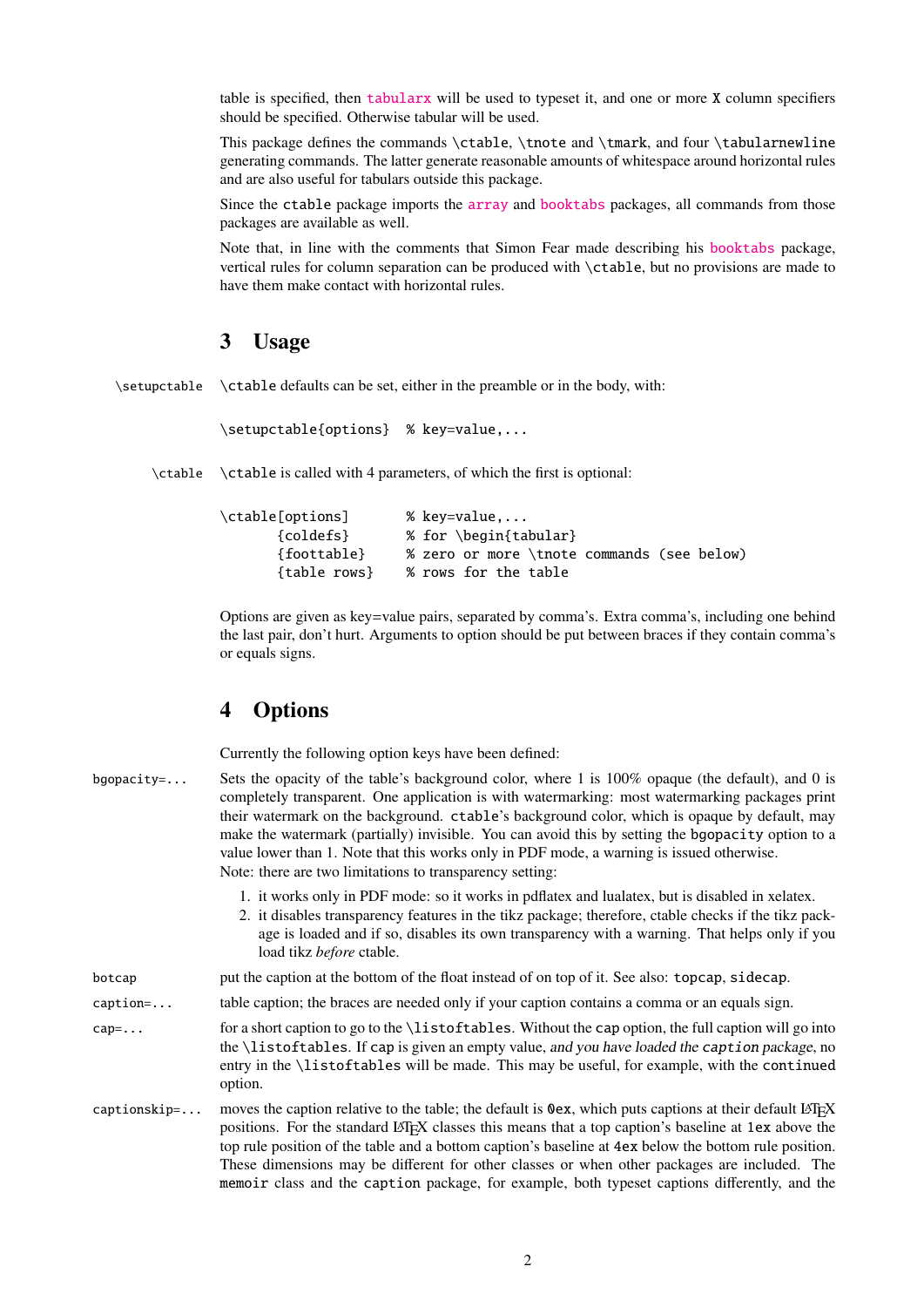|                  | combination of both even differs from each alone. <sup>1</sup> Keep in mind that when you use the caption<br>package in the memoir class, memoir's caption commands are suspended and caption's commands<br>must be used.                                                                                                                                                                                                      |
|------------------|--------------------------------------------------------------------------------------------------------------------------------------------------------------------------------------------------------------------------------------------------------------------------------------------------------------------------------------------------------------------------------------------------------------------------------|
| captionsleft     | This option is defined for \setupctable only, and it is effective only where the sideways option is<br>used. After \setupctable{captionsleft} all tables typeset with the sideways option will have<br>their captions at the left.                                                                                                                                                                                             |
| captionsright    | This option is defined for \setupctable only, and it is effective only where the sideways option<br>is used. After \setupctable{captionsright} all tables typeset with the sideways option will<br>have their captions at the right.                                                                                                                                                                                           |
| captionsinside   | This option is defined for \setupctable only, it is the default, and it is effective only where the<br>sideways option is used. After \setupctable{captionsinside} all tables typeset with the<br>sideways option will have their captions at the left in one-sided documents. In twosided documents,<br>captions will be on the left for odd-numbered pages and on the right for even-numbered pages. This<br>is the default. |
| center           | center the table in the available text width; this is the default. See also: left, right.                                                                                                                                                                                                                                                                                                                                      |
| continued=       | if used, the table will be numbered the same as the previous table. If used without an argument, the<br>caption will be suffixed with '(continued)', if used with an argument, the suffix will be the argument.                                                                                                                                                                                                                |
| doinside=        | command to be run inside, just before the tabular or tabularx environment. You can use this, for<br>example, for the adjustment of the font size with \small.                                                                                                                                                                                                                                                                  |
| figure           | produce a figure float instead of a table float. See also: table.                                                                                                                                                                                                                                                                                                                                                              |
| footerwidth=     | Footnotes are typeset within the width of the table. When you use the mincapwidth option, pre-<br>sumably because the table is very narrow, footnotes are given the same width as the caption. With<br>small footnotes this may not be what you want; this option can be used to give the footnotes their<br>own width. Without an argument, they will be typeset within the width of of the table.                            |
| framebg= $r$ g b | set the background color of the frame (the color inside the frame) to the given triplet of rgb-values.<br>The values should be numbers between 0 and 1. The default is $1\ 1\ 1$ (white).                                                                                                                                                                                                                                      |
| framefg= $r$ g b | set the foreground color of the frame (the rule color) to the given triplet of rgb-values. The values<br>should be numbers between 0 and 1. The default is $\theta \theta$ $\theta$ (black).                                                                                                                                                                                                                                   |
| framerule=       | draw a frame around the table with the given rule thickness. The default is $\Phi pt$ , so that no frame will<br>be seen.                                                                                                                                                                                                                                                                                                      |
| framesep=        | set the distance between the frame and the table to the given dimension. The default is Opt.                                                                                                                                                                                                                                                                                                                                   |
| $label=$         | labels the float with \label.                                                                                                                                                                                                                                                                                                                                                                                                  |
| left             | left align the table in the available text width. See also: center, right.                                                                                                                                                                                                                                                                                                                                                     |
| $maxwidth=$      | like the width option, but any X column specifiers will be replaced with 1 if the resulting table width<br>would thus stay within the specified maximum width. This is especially useful where the LATEX<br>source is generated by a script.                                                                                                                                                                                   |
| $mincapwidth=$   | sets the minimum width of the float. Without this option, the width is set to that of the tabular, and the<br>caption and footnotes are typeset within that width. This may be a problem with very narrow tables;<br>mincapwidth can then be used to give the float a minimum width. The tabular will be centered in<br>it. If you don't want the footnotes to be affected see the footerwidth option.                         |
| nonotespar       | typeset footnotes in a table; this is the default. See also: notespar.                                                                                                                                                                                                                                                                                                                                                         |
| nosideways       | undo the sideways option. See also: sideways.                                                                                                                                                                                                                                                                                                                                                                                  |
| nostar           | use the un-starred versions of the table and figure environments; this is the default                                                                                                                                                                                                                                                                                                                                          |
| nosuper          | in the footnote table, typeset footnote markers on the line, instead of superscripted.                                                                                                                                                                                                                                                                                                                                         |
| notespar         | typeset footnotes in a paragraph instead of in a table.                                                                                                                                                                                                                                                                                                                                                                        |
| $pos=$           | float position, default: tbp.                                                                                                                                                                                                                                                                                                                                                                                                  |
| right            | right align the table in the available text width.                                                                                                                                                                                                                                                                                                                                                                             |
| sidecap          | put the caption at the side of the float. Currently, this works only if you have loaded the memoir                                                                                                                                                                                                                                                                                                                             |

<span id="page-2-0"></span><sup>&</sup>lt;sup>1</sup>I did some measurements on the whitespace between the caption and the top of the table with and without using the caption package and/or the memoir class: standard LaTeX: 1ex; memoir: 2.32ex; caption: 2.69ex; both memoir and caption: 2.68ex. For the distances between bottom caption baselines and the table bottom I found, respectively: 3.90ex, 3.41ex, 3.72ex and 3.74ex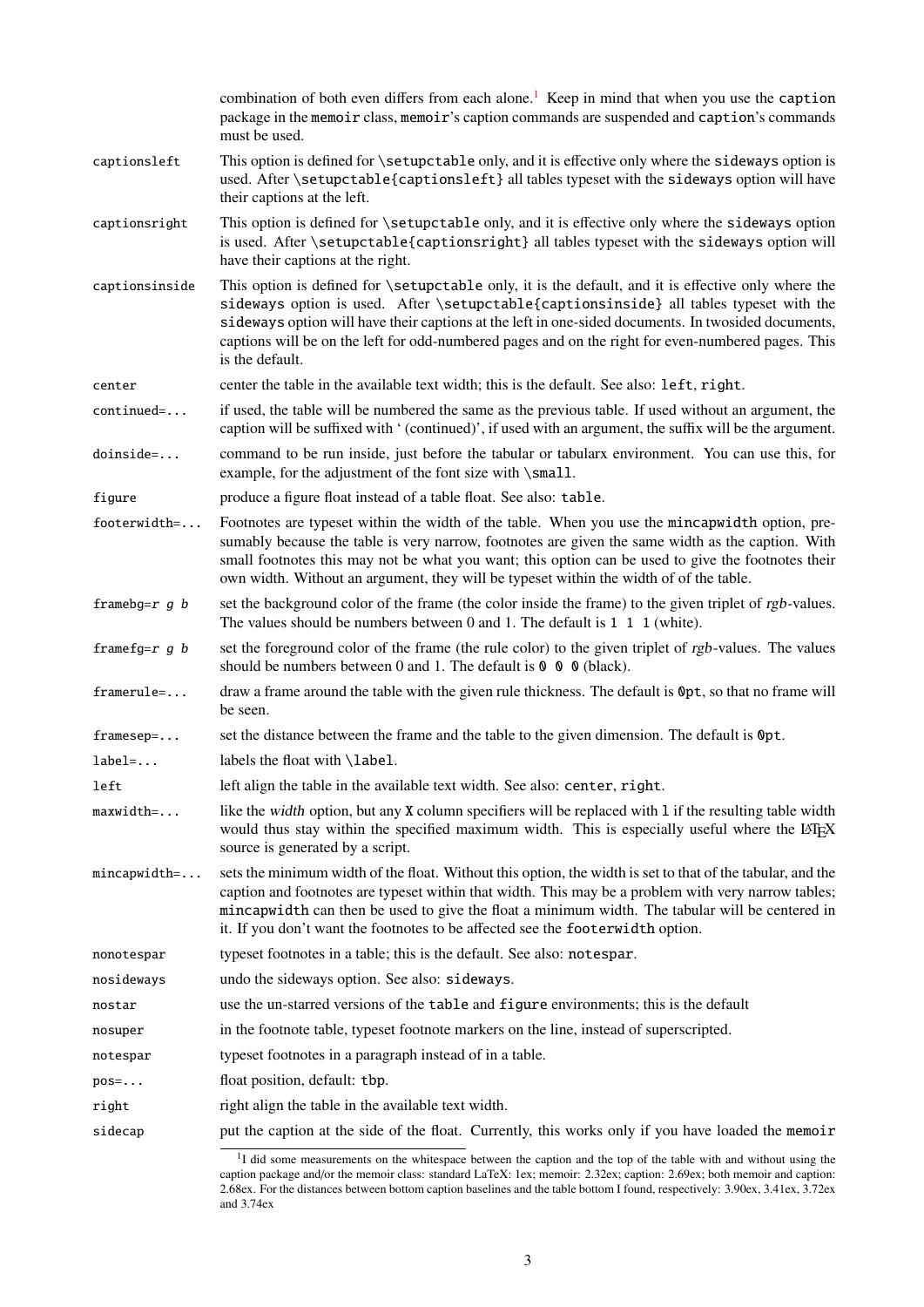|          | class, otherwise an error message is generated. The parameters for the caption, such as its vertical<br>positioning, width and more, must be set with the appropriate memoir commands. See also: botcap,<br>topcap.                                                                                                                                     |
|----------|---------------------------------------------------------------------------------------------------------------------------------------------------------------------------------------------------------------------------------------------------------------------------------------------------------------------------------------------------------|
| sideways | rotate table or figure by 90 degrees anticlockwise and put it on a separate page. With the two side<br>option for the standard LATEX document classes, rotation will be -90 on even pages, unless the options<br>captionleft or captionsright are used. If you use this option, the pos option is not allowed.<br>See also: nosideways, captionsinside. |
| star     | use the starred versions of the table and figure environments, which place the float over two<br>columns when the twocolumn option or the \twocolumn command is active. See also: nostar.                                                                                                                                                               |
| super    | in the footnote table, typeset footnote markers as superscripts; this is the default. See also: nosuper.                                                                                                                                                                                                                                                |
| table    | produce a table float (this is the default). See also: figure.                                                                                                                                                                                                                                                                                          |
| topcap   | put the caption top of the float; this is the default. See also: botcap, sidecap.                                                                                                                                                                                                                                                                       |
| $width=$ | tabularx will be used to typeset the table at the specified width — one or more X column specifiers<br>must be provided.                                                                                                                                                                                                                                |

### <span id="page-3-0"></span>5 The width and maxwidth options

When LATEX-sources containing tables are generated automatically by a script, it is often not known in advance what the maximum size of an l column will be. A good solution for this is to use an X specifier, typesetting the table at the text width with the [tabularx](http://www.ctan.org/pkg/tabularx) package. However, this will result in too much white space in cases where the column contains small texts only. This problem can be solved by using the maxwidth option instead of the width option. The X specifiers will then be replaced with l as long as the width of the resulting table stays with the specified maximum width.

### <span id="page-3-1"></span>6 Tables wider than the text width

When you make a table wider than \textwidth, it will extend in the right margin. If it is a large table, occupying a whole page, you can use the geometry package and surround your ctable call with \newgeometry{width=...,margin=...} and \restoregeometry. However, both geometry commands imply \clearpage, so your table will appear on an otherwise empty page.

Alternatively, you can center the table on the paper, extending in both margins, by using the option doinside=\hspace\*{<dimen>} with an appropriate negative dimen>.

### <span id="page-3-2"></span>7 Setting option defaults: setupctable

Every call of \ctable resets the options to their defaults before evaluating the first (optional) argument. So if you make two ctables: \ctable[left,... and \ctable[..., the first will be left-aligned on the page, but the second, lacking the left option, will be centered, because that is the default. If you want all your tables left-aligned, it's more practical to change the default by \setupctable calling \setupctable{left}, either in the preamble or somewhere in the body. In latter case only tables following the call will have their defaults changed.

\setupctable can set the defaults for all options except (of course) caption, cap, and label. Actually, the initial option defaults are set by calling \setupctable as follows:

| \setupctable{          |                  |           |
|------------------------|------------------|-----------|
| captionskip=0pt,       | framerule=0pt.   | nostar,   |
| center,                | framesep=0pt,    | pos=tbp.  |
| continued=(continued), | maxwidth=0pt.    | super,    |
| $doinside=\{}$ ,       | mincapwidth=0pt, | table,    |
| $framebg=1\;1\;1,$     | nonotespar,      | topcap.   |
| frame $fq=0$ 0 0,      | nosideways,      | width=0pt |
|                        |                  |           |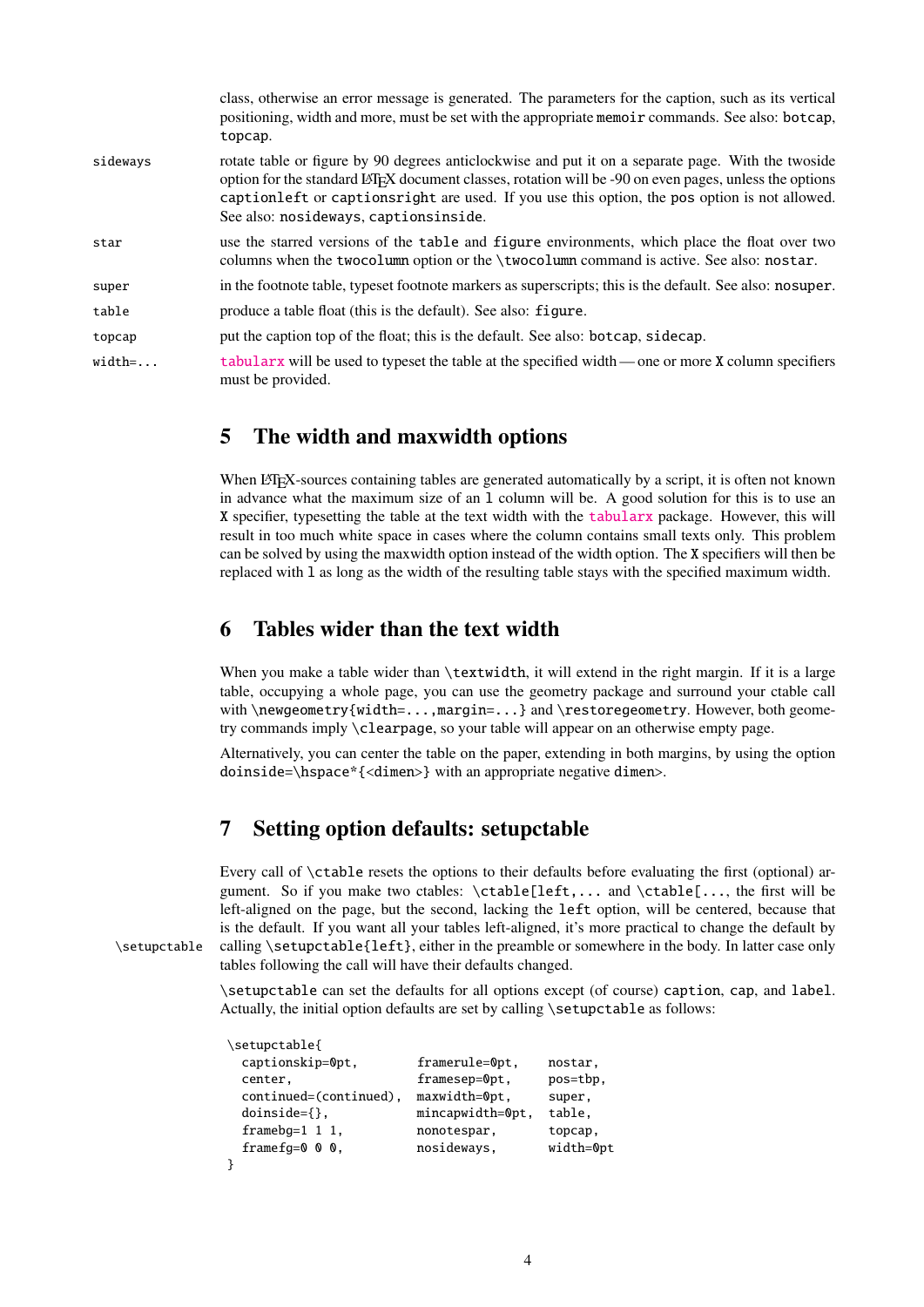# <span id="page-4-0"></span>8 Other commands

- \tnote \tnote[label]{footnote text} places *label* footnote text under the table. This command can only be used in \ctable's third argument, i.e. the foottable argument described above. The label is optional, the default label is a single *a*. For more detailed control, you can also replace this command with something like labeltext&footnotetext\NN. The footnotes are placed under the table, without a rule. You therefore probably will want to use the \LL (last line) command if you use footnotes.
- \tmark \tmark[label] this command places the superscripted label in the table. It is equivalent with \$ˆ{label}\$. The label is optional, the default label is a single *a*. \tmark may be used in captions, but only *without* an argument.

The newline generating commands are a combination of \tabularnewline and zero or one of [booktabs](http://www.ctan.org/pkg/booktabs) \toprule, \midrule or \bottomrule. These combinations have been made, and short names have been defined, because source texts for complex tables often become very crowded:

- \NN Normal Newline, generates just a normal new line. An optional dimen parameter inserts extra vertical space under the line. Is an alias for \tabularnewline
- \FL First Line, generates a new line and a thick rule with some extra space under it. An optional dimen parameter sets the line width; the default is 0.08em. Is an alias for \toprule
- \ML Middle Line: generates a new line and a thin rule with some extra space over and under it. An optional dimen parameter sets the line width; the default is 0.05em. Is an alias for \tabularnewline\midrule
- \LL Last Line: generates a new line and a thick rule with some extra space over it. An optional dimen parameter sets the line width; the default is 0.08em. Is an alias for \tabularnewline\bottomrule These macros can be used outside \ctable constructs.

Finally, for completeness, here are some of [booktabs](http://www.ctan.org/pkg/booktabs)' commands that may be useful:

\toprule \toprule  $\forall x$  \toprule  $\exists x$  where  $\forall x$  is the optional thinkness of the rule.

\midrule \midrule[<wd>].

\bottomrule \bottomrule[<wd>].

- \cmidrule \cmidrule[<wd>](<trim>){a-b} where <trim> can be r, l, or rl and the rule is drawn over columns a through b.
- \morecmidrules \morecmidrules must be used to separate two successive cmidrules.
- \addlinespace \addlinespace[<wd>] inserts extra space between rows.
- \specialrule \specialrule{<wd>}{<abovespace>}{<belowspace>}.

See the [booktabs](http://www.ctan.org/pkg/booktabs) documentation for details.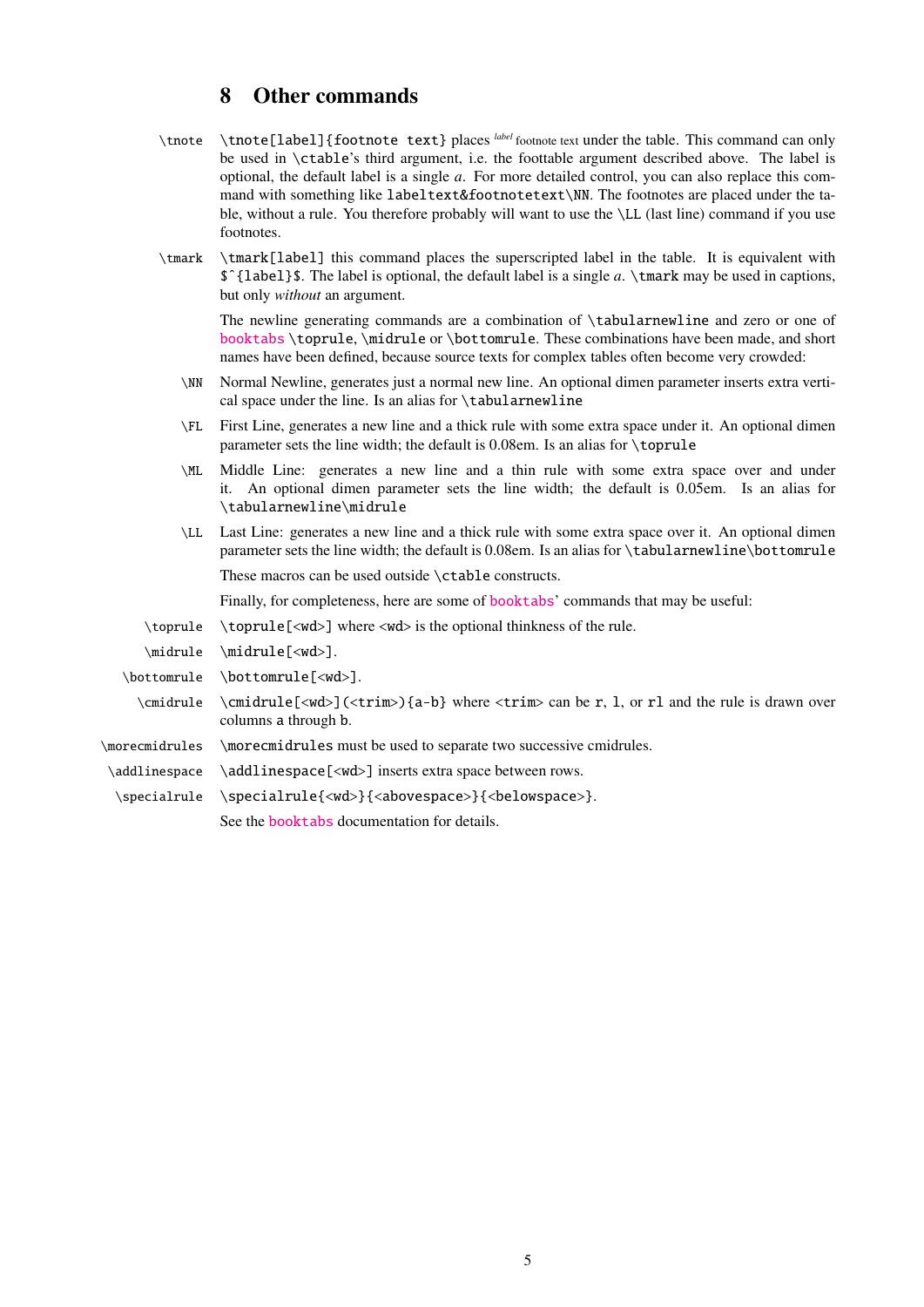### <span id="page-5-0"></span>9 Examples

Table [1](#page-5-1) is an example taken from the related package [threeparttable](http://www.ctan.org/pkg/threeparttable) by Donald Arseneau, with an extra footnote. It was typeset with:

```
\ctable[
  cap = The Skewing Angles,
  caption = The Skewing Angles ($\beta$) for
           \frac{m0 Mu(H)+X_2\ and \{\gamma Mu(H)+HX\ \tmark,
  label = nowidth,pos = h]{rlcc}{
  \tnote{for the abstraction reaction,
         $\fam0 Mu+HX \rightarrow MuH+X$.}
  \t{thote[b]}{1 degree${ } = \pi/180${ radians.}\tnote[c]{this is a particularly long note, showing that
           footnotes are set in raggedright mode as we don't like
           hyphenation in table footnotes.}
\{ \} \{ \}& \frac{8}{\text{Am0 H(Mu)}+F_2\ & \frac{\text{Am0 H(Mu)}+C_2\&$\beta$(H) & $80.9ˆ\circ$\tmark[b] & $83.2ˆ\circ$ \NN
 &$\beta$(Mu) & $86.7ˆ\circ$ & $87.7ˆ\circ$ \LL
}
```
<span id="page-5-1"></span>Table 1: The Skewing Angles (β) for  $Mu(H) + X_2$  and  $Mu(H) + HX^a$ 

|                                        | $H(Mu) + F2$     | $H(Mu) + Cl2$ |  |
|----------------------------------------|------------------|---------------|--|
| $\beta$ (H)                            | $80.9^{\circ b}$ | $83.2^\circ$  |  |
| $\beta$ (Mu)                           | $86.7^\circ$     | $87.7^\circ$  |  |
| $\alpha$ for the abstraction reaction, |                  |               |  |

 $Mu + HX \rightarrow MuH + X$ .

*b* 1 degree =  $\pi/180$  radians.

*c* this is a particularly long note, showing that

footnotes are set in raggedright mode as we

don't like hyphenation in table footnotes.

Table [2](#page-6-2) is an example with a width specification, taken from the [tabularx](http://www.ctan.org/pkg/tabularx) documentation, with the vertical rules removed. By using the trimming parameters of the [booktabs](http://www.ctan.org/pkg/booktabs) \cmidrule command, some of the horizontal splitting was regained. The left option left aligns the table. It was typeset with:

```
\ctable[
  caption = Example with a specified width of 100mm,
  label = width,
  width = 100mm,pos = ht,left
]{c>{\raggedright}Xc>{\raggedright}X}{
  \tnote{footnotes are placed under the table}
\{ \} \{ \}\multicolumn{4}{c}{Example using tabularx} \ML
  \multicolumn{2}{c}{Multicolumn entry!} & THREE & FOUR \NN
      \{\mathrm{r}\}_{1-2}\\mathrm{erl}\}_{3-3}\\mathrm{crl}(4-4\}one&
  The width of this column depends on the width of the table.\tmark &
  three&
  Column four will act in the same way as column two, with the same width.\LL
}
```
Figures, even single ones, are always put in tabular cells. This is not particularly handy for single pictures, but it eases the construction of arrays of pictures, including sub-captions, delineation, and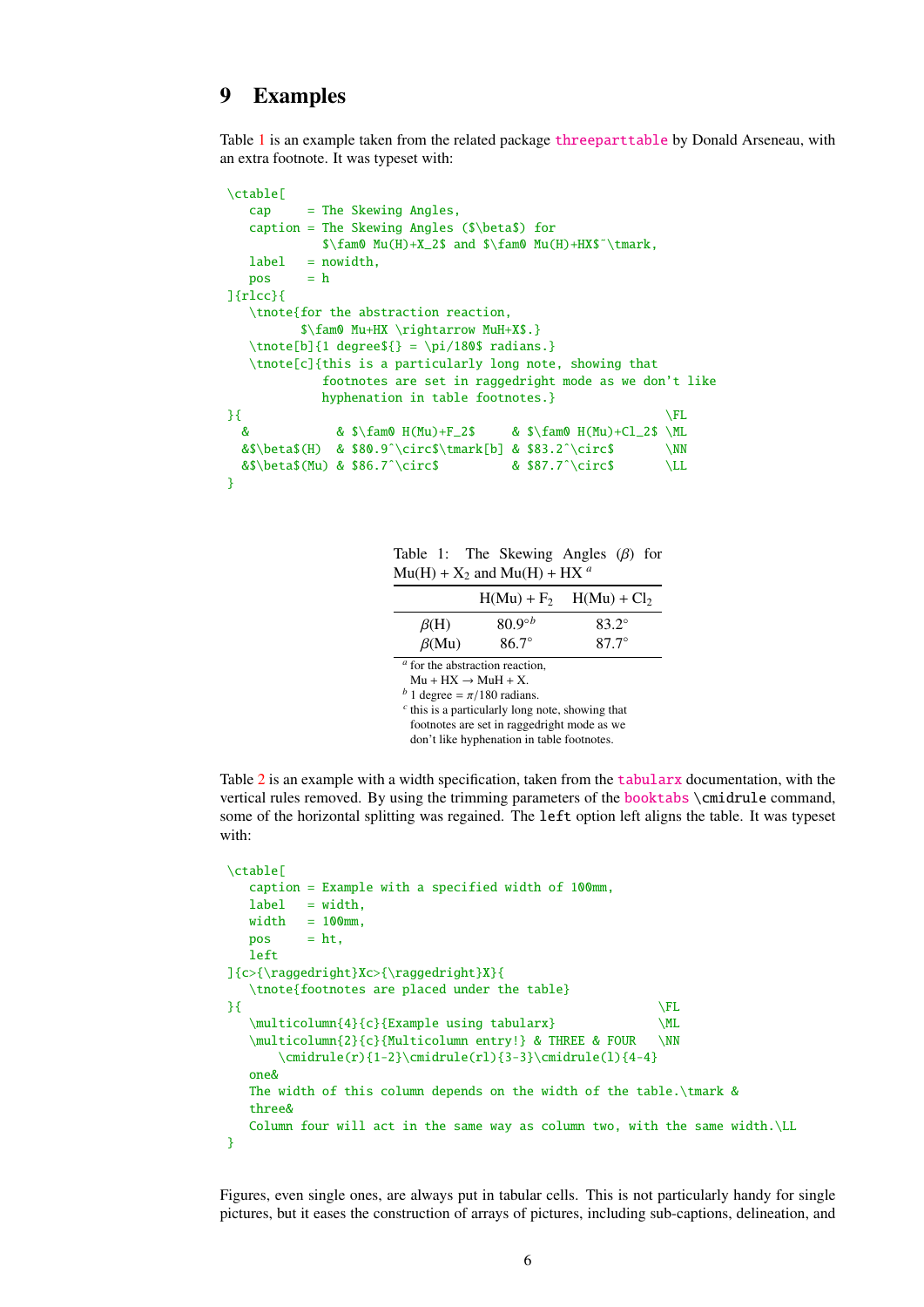| Example using tabularx |                                                                       |              |                                                                                   |
|------------------------|-----------------------------------------------------------------------|--------------|-----------------------------------------------------------------------------------|
|                        | Multicolumn entry!                                                    | <b>THREE</b> | – FOUR-                                                                           |
| one                    | The width of this<br>column depends on the<br>width of the table. $a$ | three        | Column four will act in<br>the same way as<br>column two, with the<br>same width. |

<span id="page-6-2"></span>Table 2: Example with a specified width of 100mm

*a* footnotes are placed under the table

spacing. For a small example, which also shows how you can simplify the construction of figure arrays, see subsection [10.9](#page-10-1) on page [11.](#page-10-1)

### <span id="page-6-0"></span>10 Option examples

In the following, small examples will be shown illustrating the effect of options. In the left column the relevant part of the source is shown, in the right column you see the result. In most cases you see a standard example on a light yellow background, followed by one or more variations on a light blue background. Where necessary, the example will show boxes to indicate the page and the text body.

### <span id="page-6-1"></span>10.1 center, left, right

These options align the float in the page; the default is center:

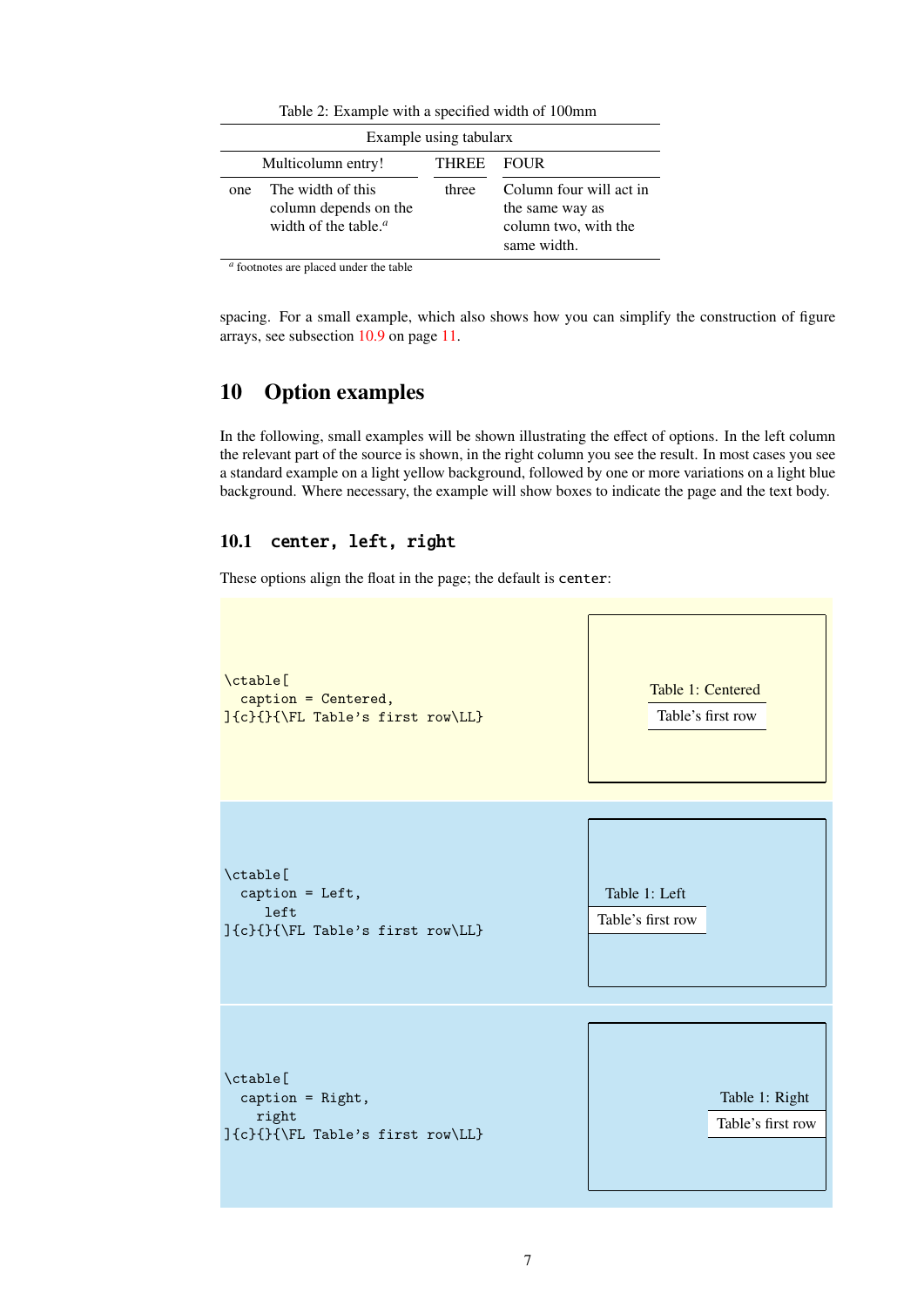#### <span id="page-7-0"></span>10.2 super, nosuper

Footnote markers in ctable are typeset superscripted by default. Use the nosuper option to place them on the base line:



#### <span id="page-7-1"></span>10.3 notespar, nonotespar

By default, footnotes in ctable are typeset in a table, one line per note. This corresponds with the nonotespar option.You can also typeset them in a paragraph, one after the other, by using the notespar option:

| \ctable{c}{<br>\tnote{First note}<br>\tnote[b]{Second note}<br>\tnote[c]{Third note}<br>}{\FL Table's\tmark\ first\tmark[b]\ row<br>with footnotes\tmark[c]\LL}                                                                                                                                                          | Table's <sup><i>a</i></sup> first <sup><i>b</i></sup> row with footnotes <sup><i>c</i></sup><br>$a$ First note<br>$b$ Second note<br>$\epsilon$ Third note                                                                                                                                                                                                                                                                                                                                                                                                                                                                                                                                                                                                                                                                                                                                 |
|--------------------------------------------------------------------------------------------------------------------------------------------------------------------------------------------------------------------------------------------------------------------------------------------------------------------------|--------------------------------------------------------------------------------------------------------------------------------------------------------------------------------------------------------------------------------------------------------------------------------------------------------------------------------------------------------------------------------------------------------------------------------------------------------------------------------------------------------------------------------------------------------------------------------------------------------------------------------------------------------------------------------------------------------------------------------------------------------------------------------------------------------------------------------------------------------------------------------------------|
| \ctable[notespar]{c}{<br>\tnote[a]{First note.}<br>\tnote[b]{Second note.}<br>\tnote[c]{Third note, this one is a<br>little longer and forces a<br>new line at the end. $\{\{\}$<br>\tnote[d]{And here is e very long note:<br>\input{thuan}}<br>}{\FL Table's\tmark\ first\tmark[b]\ row<br>with footnotes\tmark[c]\LL} | Table's <sup><i>a</i></sup> first <sup><i>b</i></sup> row with footnotes <sup><i>c</i></sup><br>$a$ First note. $b$ Second note. $c$ Third note, this<br>one is a little longer and forces a new line at<br>the end.<br>$d$ And here is e very long note: Had our solar<br>system included two suns, the problem would<br>have involved three bodies (the two suns and<br>each planet), and chaos would have been im-<br>mediately obvious. Planets would have had<br>erratic and unpredictable orbits, and creatures<br>living on one of these planets would never<br>have been able to percieve the slightest har-<br>mony. Nor would it have occurred to them that<br>the universe might be ruled by laws and that it<br>is up to man's intellect to discover them. Be-<br>sides, it is not at all obvious that life and con-<br>science could even emerge in such a chaotic<br>system. |

#### <span id="page-7-2"></span>10.4 continued

The continued option suffixes the caption with ' (continued)', and lowers the table number by one, so that it obtains the same number as the previous table. This option can be given an argument to replace the default suffix:

```
\ctable[
  caption = Caption,
  mincapwidth = 50mm,
]{c}{}{\FL Table's first row\LL}
```
Table 1: Caption Table's first row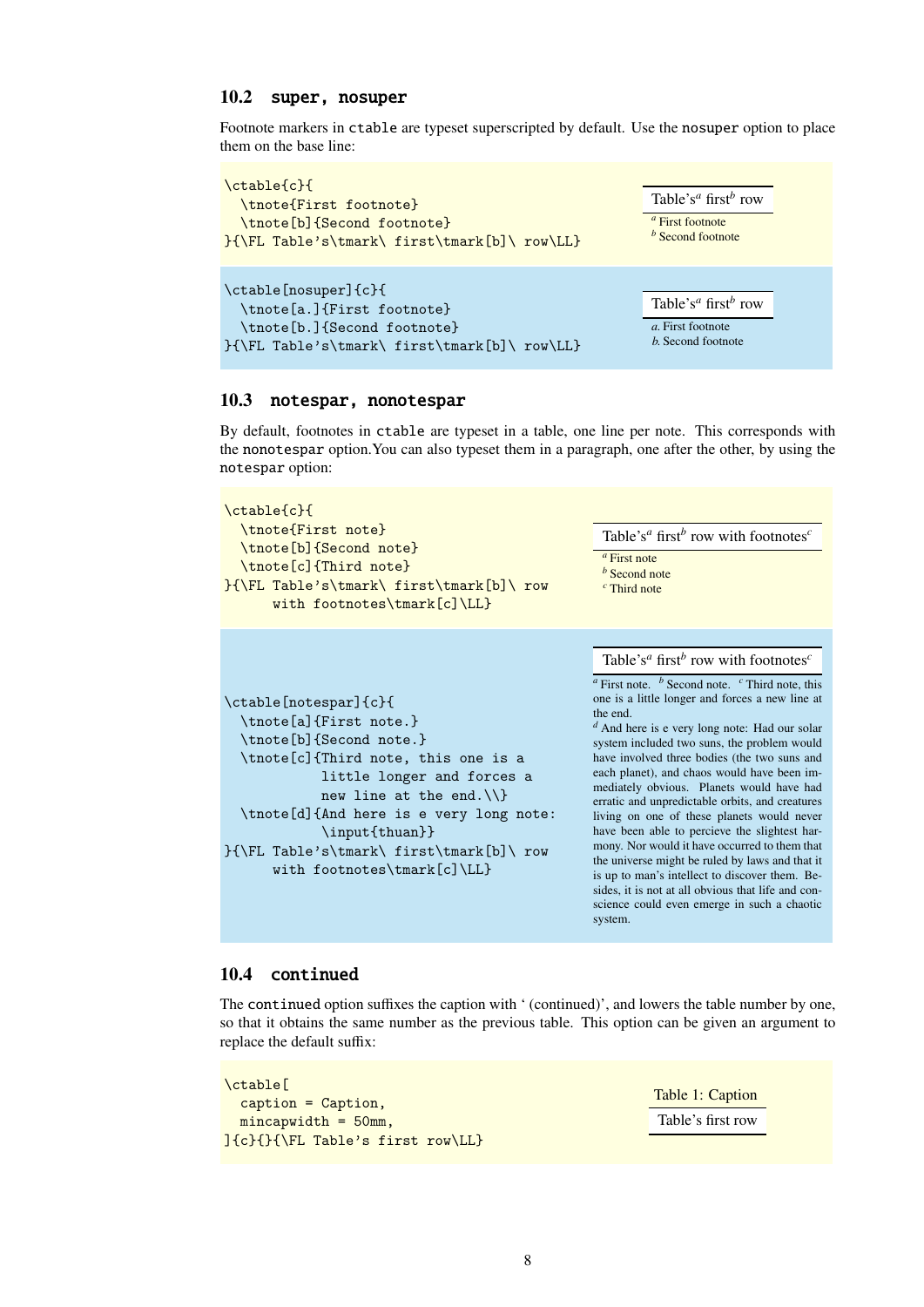```
\addtocounter{table}{1} % remove for source
\ctable[
  caption = Caption,
  mincapwidth = 50mm,
  continued
]{c}{}{\FL Table's first row\LL}
                                                      Table 1: Caption (continued)
                                                           Table's first row
\addtocounter{table}{1} %remove for source
\ctable[
  caption = Caption,
  mincapwidth = 50mm,
  continued = \text{count}(\text{contd})]{c}{}{\FL Table's first row\LL}
                                                        Table 1: Caption (contd)
                                                           Table's first row
```
#### <span id="page-8-0"></span>10.5 mincapwidth

ctable forces caption and footnotes to stay within the width of the table. Sometimes, however, tables are so narrow, that this is not really what you want. In such cases, use the mincapwidth option to give caption and footnotes some extra room:

| $\delta$<br>$caption = a lengthy caption$<br>$\left\{\{\}\{\}\right\}$ row1\LL}                                                                     | Table 1:<br>a<br>lengthy<br>caption<br>row1                       |
|-----------------------------------------------------------------------------------------------------------------------------------------------------|-------------------------------------------------------------------|
| $\chi$ ctable $\Gamma$<br>$mincapwidth = 40mm,$<br>$caption = a length y caption$<br>$(c)$ {\tnote{this is a footnote}}<br>$\{\FL\ row1\tmark\LL\}$ | Table 1: a lengthy caption<br>row $1^a$<br>$a$ this is a footnote |

You can set mincapwidth to a large value, say \hsize, if you want a one-line caption. Note, however, that this may influence the horizontal positioning of the table: values larger than \hsize will move a centered table out of the center, a value of  $\hbox{s}$  value will prevent the left and right options to do their work, because the table is already captured between the left and right margins. When footnotes are small, you may wish to undo the effect of the mincapwidth option on them:

| \ctable[                       |                            |
|--------------------------------|----------------------------|
| $mincapwidth = 40mm,$          | Table 1: a lengthy caption |
| footerwidth,                   | row $1^a$                  |
| $caption = a length y caption$ |                            |
| ]{c}{\tnote{footnote}}         | $a$ footnote               |
| $\{\FL\ row1\tmark\LL\}$       |                            |

#### <span id="page-8-1"></span>10.6 maxwidth

When LATEX-sources containing tables are generated automatically by a script, it is often not known in advance what the maximum size of an l column will be. A good solution for this is to use an X specifier, typesetting the table at the text width with the [tabularx](http://www.ctan.org/pkg/tabularx) package. However, this will result in too much white space in cases where the column contains small texts only. This problem can be solved by using the maxwidth option instead of the width option. The X specifiers will then be replaced with l as long as the width of the resulting table stays with the specified maximum width.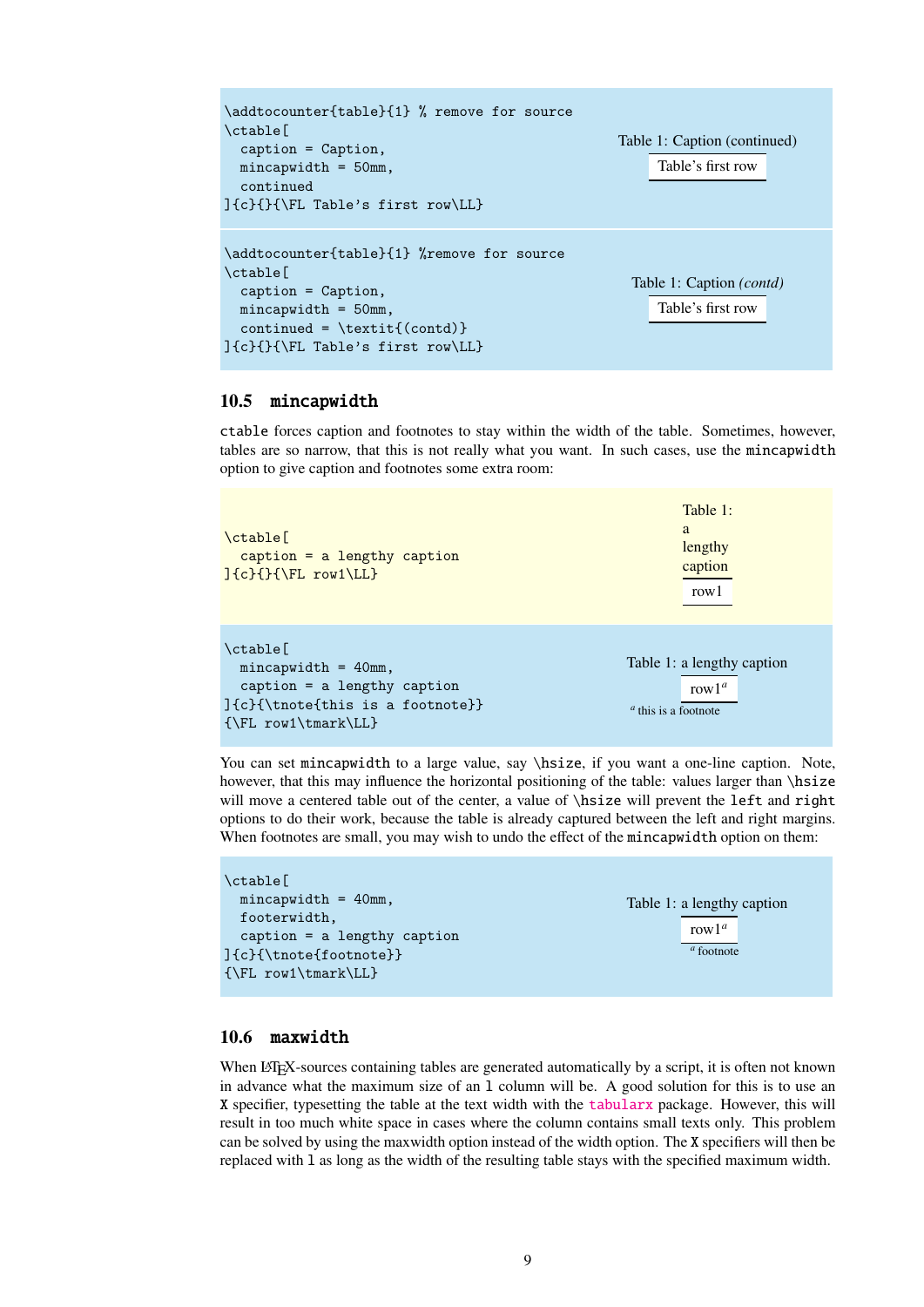| \ctable[framerule=.1pt, maxwidth=3cm<br>$\left[\frac{1}{1}\right]$           | first row |
|------------------------------------------------------------------------------|-----------|
| \ctable[framerule=.1pt, maxwidth=3cm<br>$]\{1X\}\{\FL 1 \& \text{test}\LL\}$ | test      |

#### <span id="page-9-0"></span>10.7 framerule

The following examples show the use of frames and backgrounds. Every table is typeset by ctable with a frame around it, but the frame is, by default, drawn with a zero width line, and is therefore invisible. You can make it visible by either changing the linewidth to a positive value or by giving it a background color, which will be used to fill the frame.

Here is a simple table without a frame, followed by one with a red, 1pt thick frame:

| $\chi$ $\chi$<br>$caption = F F F$<br>]{c}{}{\FL Table's first row\LL}                                                     | Table 1: Frame<br>Table's first row |
|----------------------------------------------------------------------------------------------------------------------------|-------------------------------------|
| $\chi$ ctable $\Gamma$<br>$caption = Frame,$<br>$framerule = 2pt,$<br>framefg = $.800$<br>]{c}{}{\FL Table's first row\LL} | Table 1: Frame<br>Table's first row |

As you see, the frame fits closely to the first (\FL) and last (\LL) table lines. This can be a reason to either remove those lines, or to introduce some whitespace between the frame and the table with the framesep option:



And finally, we could also frame the table by giving it a, say, yellow backgound instead of a red frame line, or even do both:

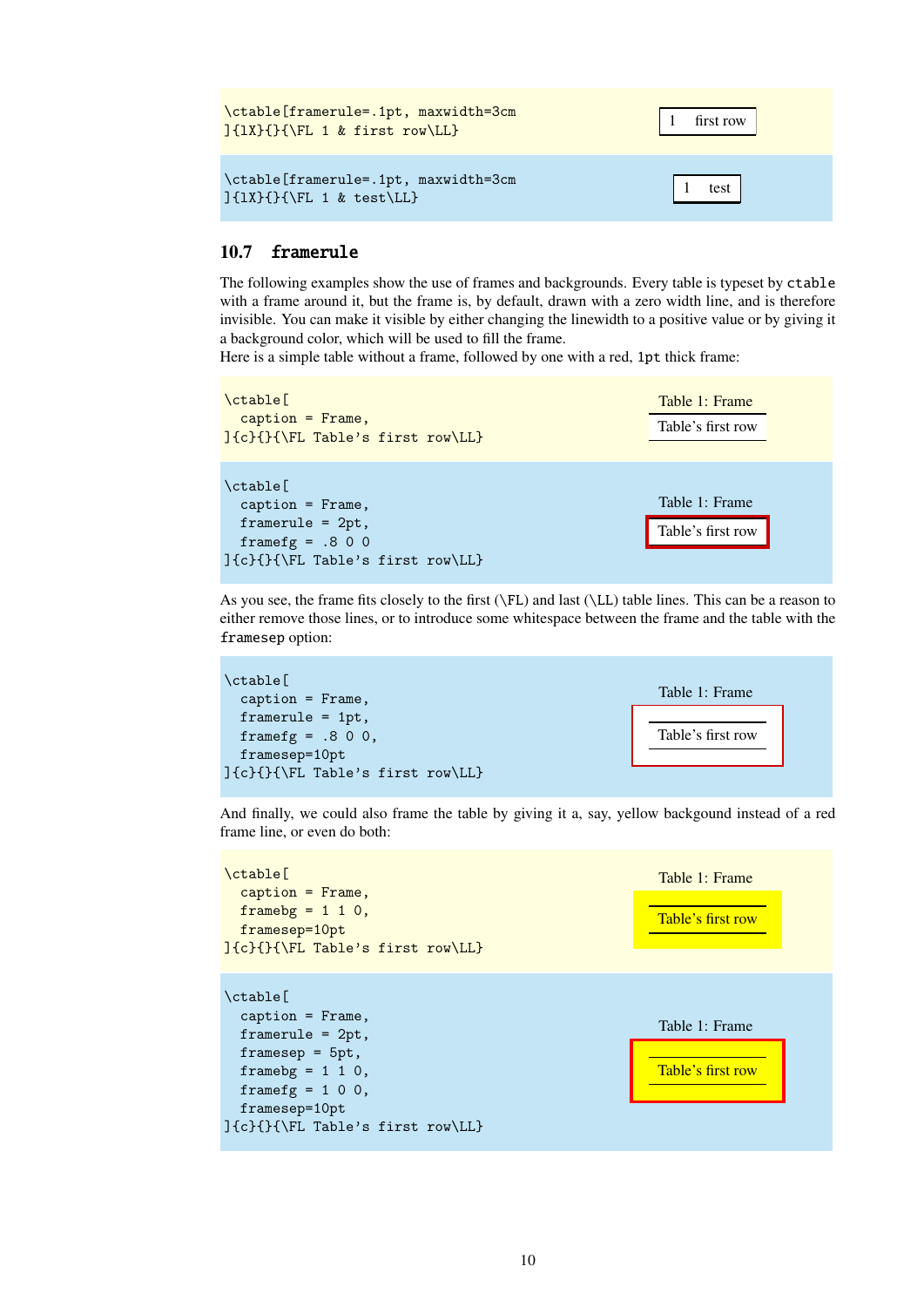### <span id="page-10-0"></span>10.8 captionskip

The distance between a top caption and the table is 2ex, but it can be varied with captionskip:

```
\ctable[
  caption = Caption,
]{c}{}{\FL Table's first row\LL}
                                                           Table 1: Caption
                                                           Table's first row
\ctable[
    caption = Caption,
captionskip = 1ex,
]{c}{}{\FL Table's first row\LL}
                                                           Table 1: Caption
                                                           Table's first row
```
This works for bottom caption, too:

| $\text{ctable}$<br>$caption = Caption,$<br>botcap<br>$\{c\}$ { $\{Y$ FL Table's first row\LL}                   | Table's first row<br>Table 1: Caption |  |
|-----------------------------------------------------------------------------------------------------------------|---------------------------------------|--|
| $\text{ctable}$<br>$caption =$ Caption,<br>captionskip = $-2ex$ ,<br>botcap<br>]{c}{}{\FL Table's first row\LL} | Table's first row<br>Table 1: Caption |  |

#### <span id="page-10-1"></span>10.9 figure, botcap

By default, ctable generates a table float, but with the figure option, a figure float is generated instead. The caption stays on top, so if you are accustomed to have bottom caption for your figures, you will probably also need the botcap option:

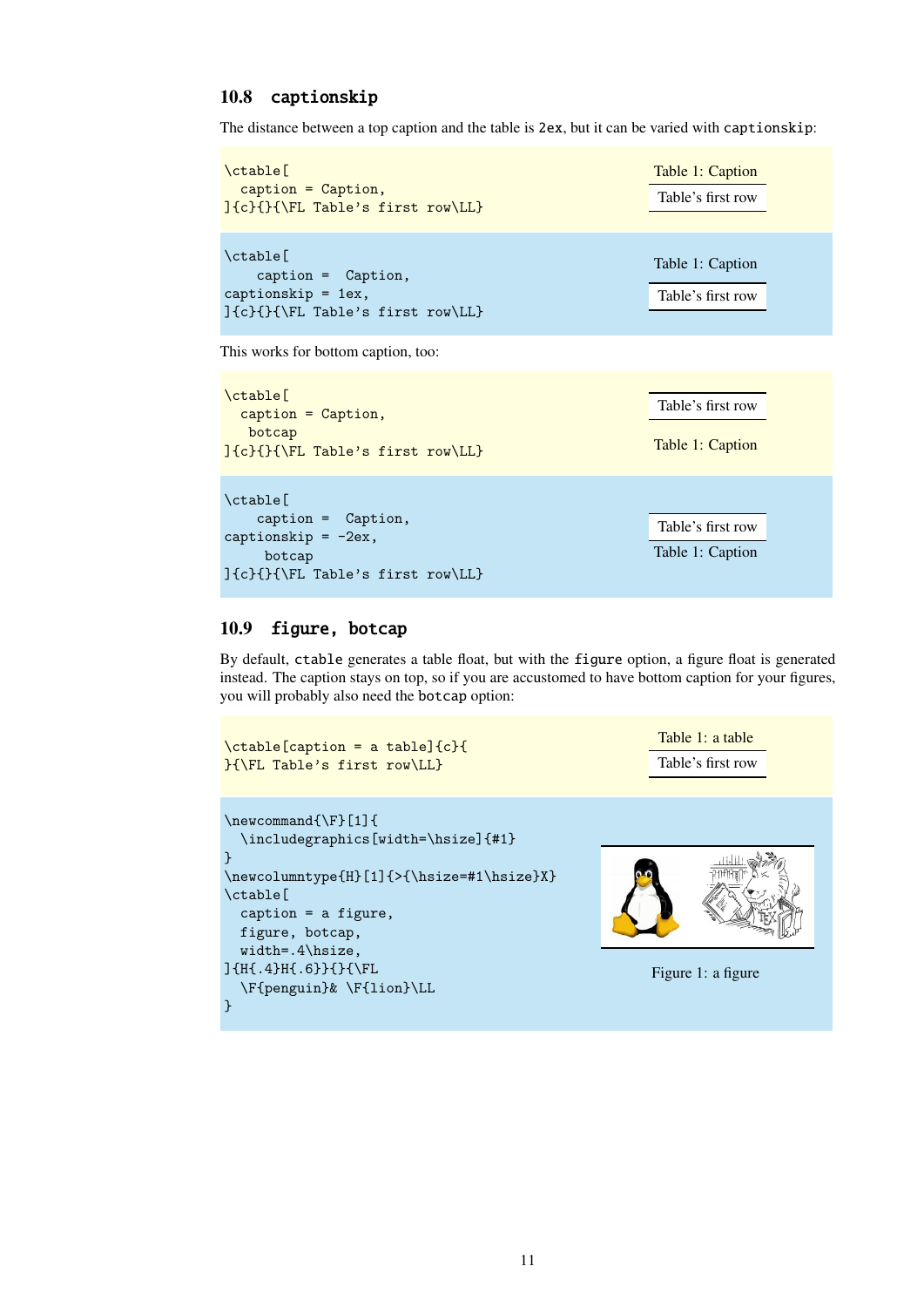### <span id="page-11-0"></span>10.10 doinside

The argument of doinside is supposed to be a command to be run inside, just before the tabular or tabularx environment. You can use this, for example, for the adjustment of the font size with \small:

```
\ctable[
  caption=Doinside,
  doinside = \scriptstyle\{1\}{
}{\FL
  This table has all rows \NN
  set at script size \LL
}
```

```
Table 1: Doinside
 This table has all rows
 set at script size
```
### <span id="page-11-1"></span>11 Implementation

1 \RequirePackage{ifpdf,etoolbox,xcolor,xkeyval,array,tabularx,booktabs,rotating}

The transparency package works only in pdf mode, and if the tikz package is not loaded; otherwise define a dummy \transparent and issue a warning.

```
2 \i{fpdf}3 \@ifpackageloaded{tikz}{
4 \PackageWarning{ctable}{
5 Transparency disabled: incompatible with tikz package
6 }
7 \def\transparent#1{}
8 }{
9 \RequirePackage{transparent}
10 }
11 \else
12 \PackageWarningNoLine{ctable}{\MessageBreak
13 Transparency disabled: pdfTeX is not running in PDF mode
14 }
15 \def\transparent#1{}
16 \setminus fi
```
We need to know if the user has loaded tikz after ctable. If so, we have loaded the transparent package already, which then will disturb the tikz definitions, so we must quit with an error message. Some warnings depend on whether the caption package is loaded or not. Here a flag is set to remember that.

```
17 \newif\if@CTcaptionloaded
18 \AtBeginDocument{
19 \makeatletter
20 \@ifpackageloaded{tikz}{
21 \@ifpackageloaded{transparent}{
22 \PackageError{ctable}{You must load ctable after tikz}{}
23 }
24 }{}
25 \@ifpackageloaded{caption}{\@CTcaptionloadedtrue}{\@CTcaptionloadedfalse}
26 \makeatother
27 }
28 \def\NN{\tabularnewline}
29 \def\FL{\toprule}
30 \def\ML{\NN\midrule}
31 \def\LL{\NN\bottomrule}
32 \def\@dfltCTfgcolor#1 #2 #3={\definecolor{@dfltCTframefg}{rgb}{#1,#2,#3}}
33 \def\@dfltCTbgcolor#1 #2 #3={\definecolor{@dfltCTframebg}{rgb}{#1,#2,#3}}
34 \def\@CTfgcolor#1 #2 #3={%
35 \definecolor{@CTframefg}{rgb}{#1,#2,#3}
36 \def\@CTfgactual{@CTframefg}}
37 \def\@CTbgcolor#1 #2 #3={%
38 \definecolor{@CTframebg}{rgb}{#1,#2,#3}
39 \def\@CTbgactual{@CTframebg}}
40 \def\@CTtextsuperscript#1{%
41 \ifx\@CTsuper\@CTtrue\@textsuperscript{#1}\else{\footnotesize#1}\fi
```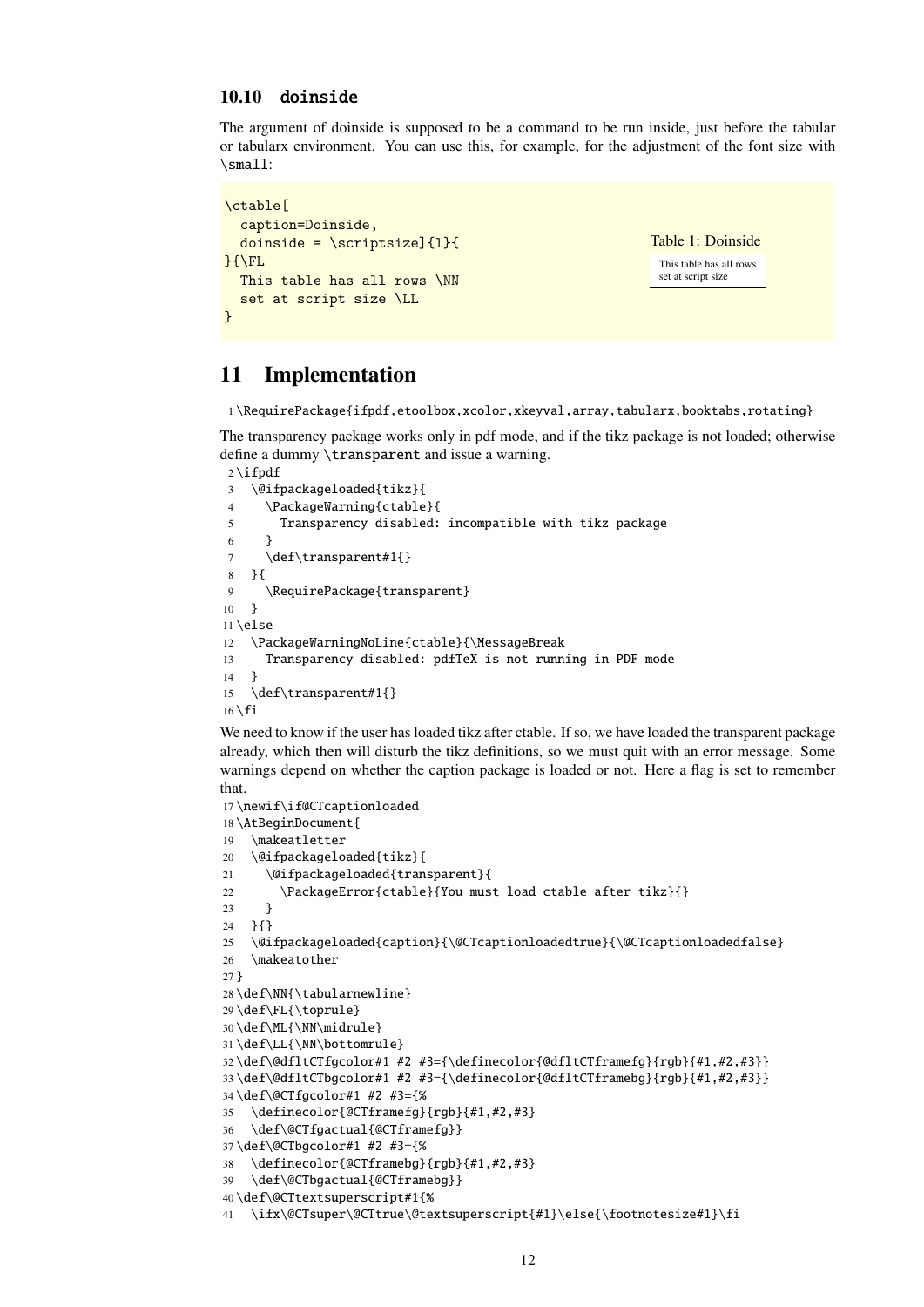```
42 }
```
define a true and a false value \def\@CTtrue{1} \def\@CTfalse{0}

normally we do nothing special inside the float, but that can be changed with the doinside option \def\@CTdoinside{\relax}

Need three booleans to remember: if we use tabularx, if we are running in the memoir class, \newif\if@CTusex

```
47 \newif\if@CTinmemoir
```
\@ifclassloaded{memoir}{\@CTinmemoirtrue}{\@CTinmemoirfalse}

Need lots of dimens and their defaults

```
49 \newdimen\@CTframesep \newdimen\@dfltCTframesep
50 \newdimen\@CTframerule \newdimen\@dfltCTframerule
51\newdimen\@CTwidth \newdimen\@dfltCTwidth
52 \newdimen\@CTcaptionskip \newdimen\@dfltCTcaptionskip
53\newdimen\@CTmaxwidth \newdimen\@dfltCTmaxwidth
54 \newdimen\@CTmincapwidth \newdimen\@dfltCTmincapwidth
55 \newdimen\@CTfooterwidth \newdimen\@dfltCTfooterwidth
56 \newdimen\@CTw % the final width
57 \newdimen\@CTfloatwidth
58 \newdimen\@CToldsep
59 \newdimen\@CToldrule
```
Allocate box registers so that we can determine the widths of the tables \newbox\CT@t % tabular saved and measured here

Option setting commands from keyval. The table position (here, top, bottom, page) gets a special treatment, since LATEX does not expand commands there. So instead of putting things like tbp in a command like \@CTbegin we put \begin{table}[tbp] in it. 

```
62 \define@key{suCT}{bgopacity}{\def\@dfltCTbgopacity{#1}}
63 \define@key{suCT}{botcap}[]{\let\@dfltCTbotcap\@CTtrue}
64 \define@key{suCT}{captionsinside}[]{\def\rot@LR{-1}
65 \if@twoside\@rot@twosidetrue
66 \else\@rot@twosidefalse\fi}
67 \define@key{suCT}{captionsleft}[]{\@rot@twosidefalse\def\rot@LR{-1}}
68 \define@key{suCT}{captionsright}[]{\@rot@twosidefalse\def\rot@LR{0}}
69 \define@key{suCT}{captionskip}{\@dfltCTcaptionskip=#1}
70 \define@key{suCT}{center}[]{\let\@dfltCTalign\centering}
71 \define@key{suCT}{continued}{\def\@dflttextcontinued{#1}}
72 \define@key{suCT}{doinside}{\def\@dfltCTdoinside{#1}}
73 \define@key{suCT}{figure}[]{\def\@dfltCTtaborfig{figure}}
74 \define@key{suCT}{framebg}{\@dfltCTbgcolor#1=}
75 \define@key{suCT}{framefg}{\@dfltCTfgcolor#1=}
76 \define@key{suCT}{framerule}{\@dfltCTframerule=#1}
77 \define@key{suCT}{framesep}{\@dfltCTframesep=#1}
78 \define@key{suCT}{left}[]{\let\@dfltCTalign\raggedright}
79 \define@key{suCT}{maxwidth}{\@dfltCTmaxwidth=#1}
80 \define@key{suCT}{mincapwidth}{\@dfltCTmincapwidth=#1}
81 \define@key{suCT}{footerwidth}[-1pt]{\@dfltCTfooterwidth=#1}
82 \define@key{suCT}{nonotespar}[]{\let\@dfltCTnotespar\@CTfalse}
83 \define@key{suCT}{nosideways}[]{\let\@dfltCTsideways\empty}
84 \define@key{suCT}{nostar}[]{\def\@dfltCTstarred{}}
85 \define@key{suCT}{nosuper}[]{\let\@dfltCTsuper\@CTfalse}
86 \define@key{suCT}{notespar}[]{\let\@dfltCTnotespar\@CTtrue}
87 \define@key{suCT}{pos}{\def\@dfltCTpos{#1}}
88 \define@key{suCT}{right}[]{\let\@dfltCTalign\raggedleft}
89 \define@key{suCT}{sideways}[]{\def\@dfltCTsideways{sideways}}
90 \define@key{suCT}{star}[]{\def\@dfltCTstarred{*}}
91 \define@key{suCT}{super}[]{\let\@dfltCTsuper\@CTtrue}
92 \define@key{suCT}{table}[]{\def\@dfltCTtaborfig{table}}
93 \define@key{suCT}{topcap}[]{\let\@dfltCTbotcap\@CTfalse}
94 \define@key{suCT}{width}{\@dfltCTwidth=#1}
95
96 \newcommand{\setupctable}[1]{\setkeys{suCT}{#1}}
97 \setupctable{
```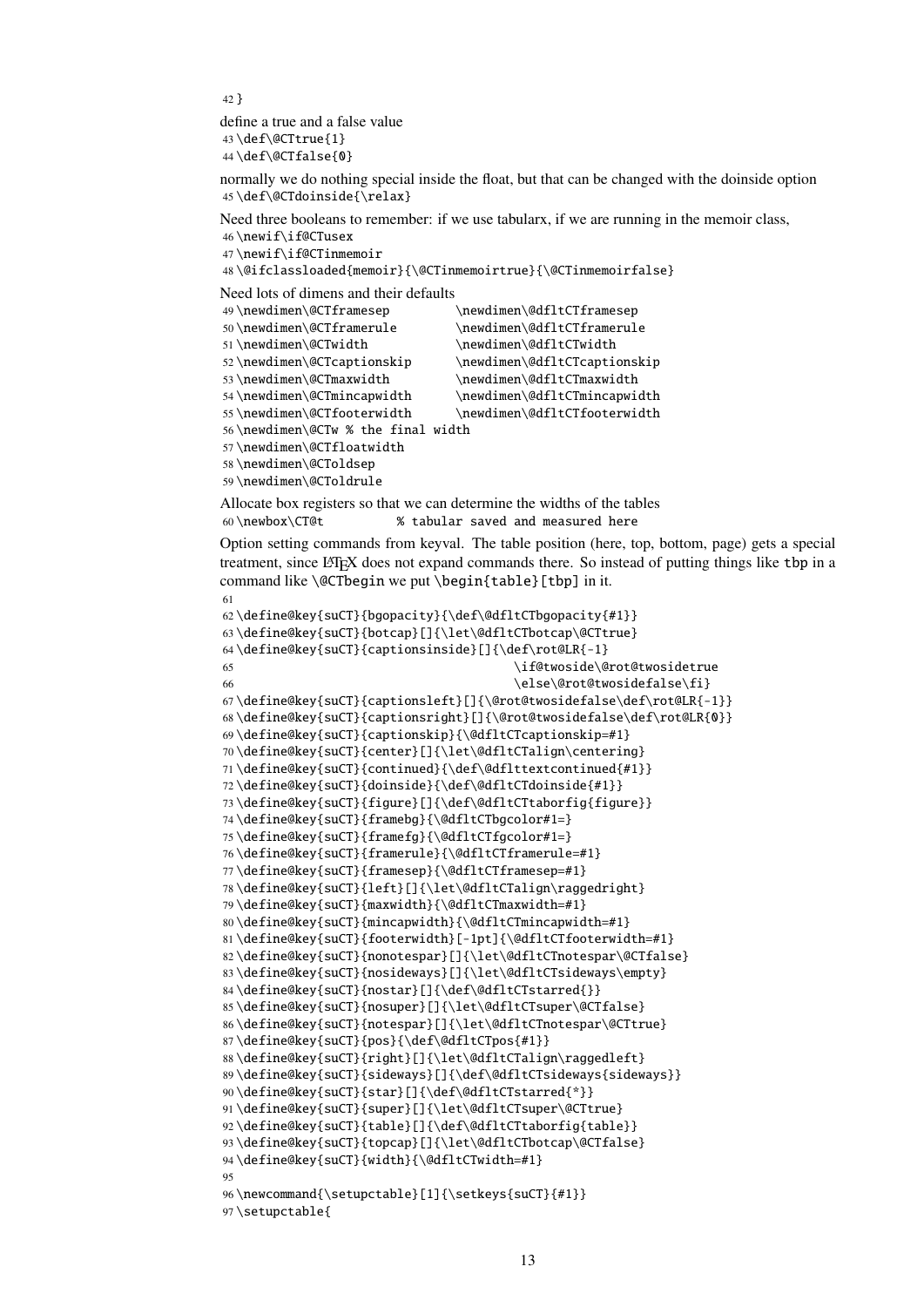```
98 bgopacity=1,
99 captionskip=0pt,
100 center,
101 continued=(continued),
102 doinside={},
103 footerwidth=0pt,
104 framebg=1 1 1,
105 framefg=0 0 0,
106 framerule=0pt,
107 framesep=0pt,
108 maxwidth=0pt,
109 mincapwidth=0pt,
110 nonotespar,
111 nosideways,
112 nostar,
113 super,
114 table,
115 topcap,
116 width=0pt,
117 }
118
119 \define@key{CT}{bgopacity}{\def\@CTbgopacity{#1}}
120 \define@key{CT}{botcap}[]{\let\@CTbotcap\@CTtrue}
121 \define@key{CT}{captionskip}{\@CTcaptionskip=#1}
122 \define@key{CT}{caption}{\def\@CTcaption{#1}}
123 \define@key{CT}{cap}{\def\@CTcap{#1}}
124 \define@key{CT}{center}[]{\let\@CTalign\centering}
125 \define@key{CT}{continued}[\@dflttextcontinued]{\def\@CTcontinued{#1}}
126 \define@key{CT}{doinside}{\def\@CTdoinside{#1}}
127\define@key{CT}{figure}[]{\def\@CTtaborfig{figure}}
128 \define@key{CT}{framebg}{\@CTbgcolor#1=}
129 \define@key{CT}{framefg}{\@CTfgcolor#1=}
130 \define@key{CT}{framerule}{\@CTframerule=#1}
131 \define@key{CT}{framesep}{\@CTframesep=#1}
132 \define@key{CT}{label}{\def\@CTlabel{#1}}
133 \define@key{CT}{left}[]{\let\@CTalign\raggedright}
134 \define@key{CT}{maxwidth}{\@CTmaxwidth=#1}
135 \define@key{CT}{mincapwidth}{\@CTmincapwidth=#1}
136 \define@key{CT}{footerwidth}[-1pt]{\@CTfooterwidth=#1}
137 \define@key{CT}{nonotespar}[]{\let\@CTnotespar\@CTfalse}
138 \define@key{CT}{nosideways}[]{\let\@CTsideways\empty}
139 \define@key{CT}{nostar}[]{\def\@CTstarred{}}
140 \define@key{CT}{nosuper}[]{\let\@CTsuper\@CTfalse}
141 \define@key{CT}{notespar}[]{\let\@CTnotespar\@CTtrue}
142 \define@key{CT}{pos}{\def\@CTpos{#1}\def\@CTbegin{\@CTbeg[#1]}}
143 \define@key{CT}{right}[]{\let\@CTalign\raggedleft}
144 \define@key{CT}{sidecap}[]{\let\@CTbotcap\undefined}
145 \define@key{CT}{sideways}[]{\def\@CTsideways{sideways}}
146 \define@key{CT}{star}[]{\def\@CTstarred{*}}
147 \define@key{CT}{super}[]{\let\@CTsuper\@CTtrue}
148 \define@key{CT}{table}[]{\def\@CTtaborfig{table}}
149 \define@key{CT}{topcap}[]{\let\@CTbotcap\@CTfalse}
150 \define@key{CT}{width}{\@CTwidth=#1}
```
A caption will only be generated if the caption option was used, with a non-empty value. If so, it goes in the lot/lof, unless the cap option specified a different (probably shorter) value for it. A cap option with an empty value inhibits a tof/lof entry. The \expandonce trick below is from Marco Daniel. It expands the arguments of \caption so that the hyperref command \nameref works OK. See http://tex.stackexchange.com/questions/57396/ Note that, in captions, tmark may only be used without its optional argument.

\def\@CTCaption{

| 152 | \ifx\@CTcaption\empty\else                                      |
|-----|-----------------------------------------------------------------|
| 153 | \def\@CTcaptionarq{\ifx\@CTlabel\empty\else\label{\@CTlabel}\fi |
| 154 | \@CTcaption\ \@CTcontinued\strut}                               |
| 155 | \begingroup                                                     |
| 156 | \ifx\@CTcap\empty                                               |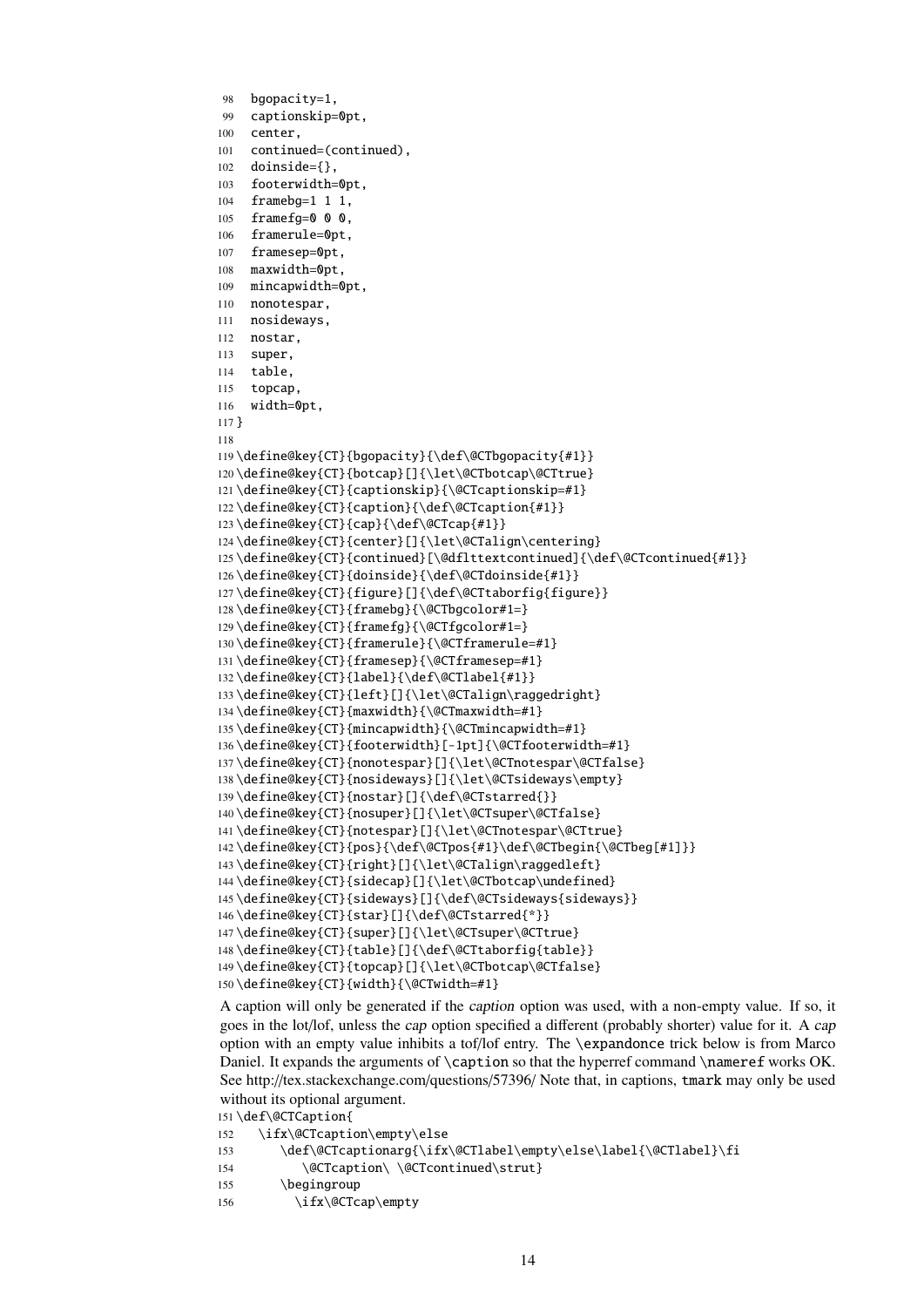```
157 \edef\x{\endgroup\noexpand\caption[]{\expandonce\@CTcaptionarg}}
158 \else
159 \edef\x{\endgroup\noexpand\caption[\expandonce\@CTcap]%
160 \{\exp\{\Theta\}\}161 \qquad \qquad \fi
162 \quad \text{rx}163 \quad \text{If}164 }
Need to redefine X columntype, but the array package would generate a warning. So first set the
type to be redefined to \undefined to suppress the warning. Save the standard X type once in the
new type Y
165 \newcolumntype{Y}{X}
166 \def\@CTXcolumntype#1{%
167 \let\NC@find@X\undefined
168 \newcolumntype{X}{#1}%
169 }
170 \long\def\@CTframe#1#2#3{%
171 \@CToldsep\fboxsep\fboxsep\@CTframesep%
172 \@CToldrule\fboxrule\fboxrule\@CTframerule%
173 \transparent{\@CTbgopacity}%
174 \fcolorbox{#1}{#2}{\fboxsep\@CToldsep\fboxrule\@CToldrule\transparent{1}#3}%
175 }
176 \newcommand{\tnote}[2][a]{%
177 \ifx\@CTnotespar\@CTtrue%
178 \@CTtextsuperscript{\normalfont\textit{#1}}\,#2
179 \else%
180 \hbox{\@CTtextsuperscript{\normalfont\textit{#1}}}&#2\NN
181 \setminusfi
182 }
183 \newcommand{\tmark}[1][a]{%
184 \hbox{\textsuperscript{\normalfont\textit{#1}}}}
185 \newdimen\@CTcurftwidth
186 \newcommand{\ctable}[4][]{%
187 \let\@CTtaborfig \@dfltCTtaborfig
188 \let\@CTalign \@dfltCTalign
189 \let\@CTsideways \@dfltCTsideways
190 \let\@CTcontinued \empty
191 \let\@CTpos \@dfltCTpos
192 \let\@CTcaption \empty
193 \let\@CTcap \undefined
194 \let\@CTlabel \empty
195 \let\@CTbotcap \@dfltCTbotcap
196 \let\@CTstarred \@dfltCTstarred
197 \let\@CTsuper \@dfltCTsuper
198 \let\@CTnotespar \@dfltCTnotespar
199 \let\@CTdoinside \@dfltCTdoinside
200 \let\@CTbgopacity \@dfltCTbgopacity
201 \@CTframerule \@dfltCTframerule
202 \@CTcaptionskip \@dfltCTcaptionskip
203 \@CTframesep \@dfltCTframesep
204 \@CTwidth \@dfltCTwidth
205 \@CTmaxwidth \@dfltCTmaxwidth
206 \@CTmincapwidth \@dfltCTmincapwidth
207 \@CTfooterwidth \@dfltCTfooterwidth
208 \def\@CTfgactual {@dfltCTframefg}%
209 \def\@CTbgactual {@dfltCTframebg}%
210 \def\@CTbeg {\begin{\@CTsideways\@CTtaborfig\@CTstarred}}%
211 \def\@CTbegin {\@CTbeg}%
212 \def\@CTend {\end{\@CTsideways\@CTtaborfig\@CTstarred}}%
213 \setkeys{CT}{#1}%
Make the short caption equal to the caption if it has not been defined
214 \ifx\@CTcap\undefined\let\@CTcap\@CTcaption\fi
```
Issue a warning if the short caption is empty and the caption package is not loaded \ifx\@CTcap\empty

216 \if@CTcaptionloaded\else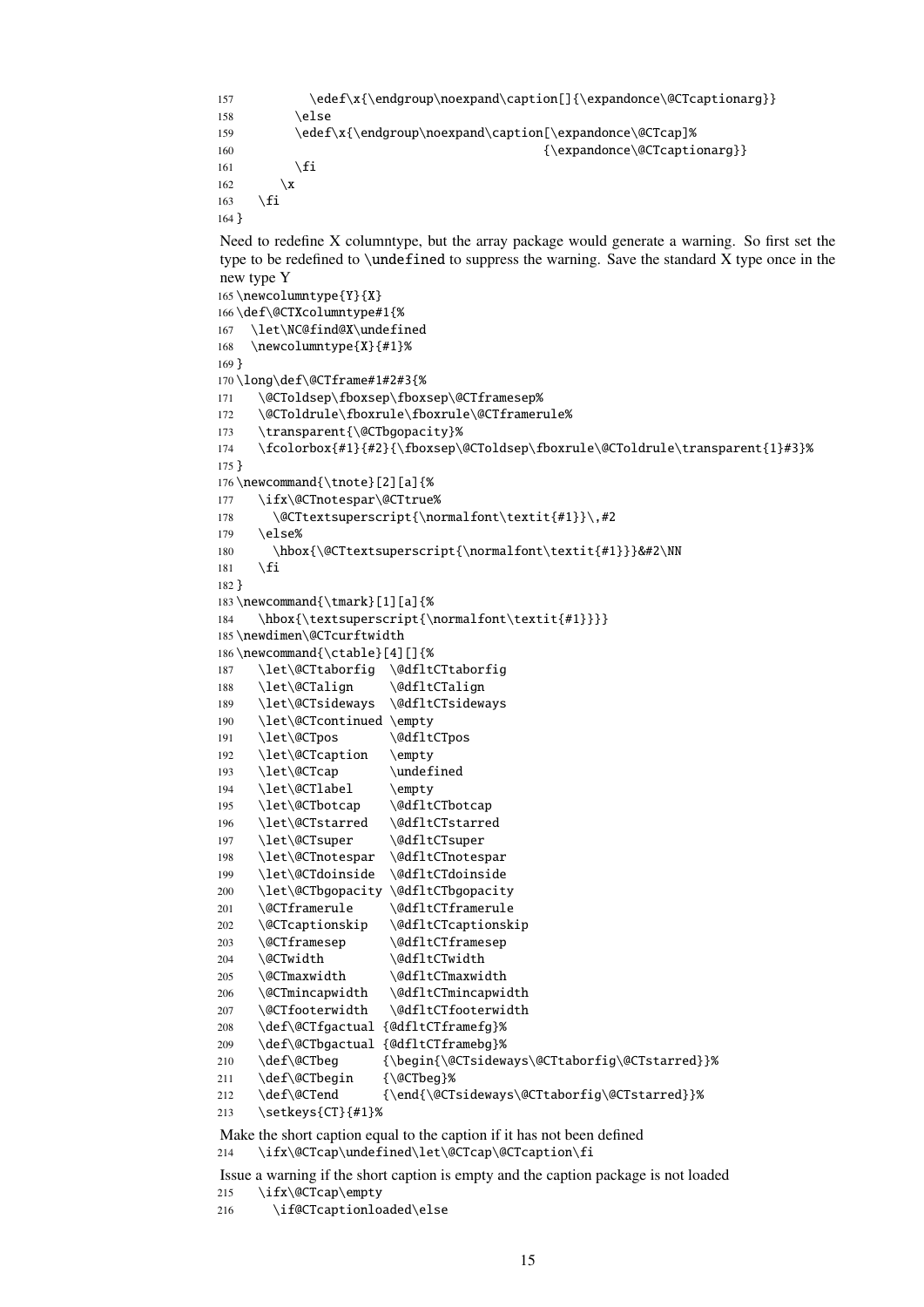```
217 \PackageWarningNoLine{ctable}{\MessageBreak
218 An empty cap= option prevents lot/loc entry only\MessageBreak
219 if the caption package is loaded!}
220 \setminus fi
221 \t\text{ } \sqrt{fi}Currently, the sidecap option can only be used from within the memoir class; here we test if memoir
is loaded:
222 \if@CTinmemoir\else
223 \ifx\@CTbotcap\undefined
224 \PackageError{ctable}{\MessageBreak
225 You can, currently, use the sidecap option only with\MessageBreak
226 memoir documents. Use topcap or botcap only}
227 \fi
228 \setminusfi
It makes no sense to use width together with maxwidth or pos together with sideways
229 \ifdim\@CTwidth=0pt\else
230 \ifdim\@CTmaxwidth=0pt\else
231 \PackageError{ctable}{\MessageBreak
232 You may not use the width and maxwidth options together\MessageBreak
233 Use either width or maxwidth}
234 \qquad \qquad \int fi
235 \forallfi
236 \ifx\@CTpos\empty
237 \ifx\@CTsideways\empty\else
238 \PackageError{ctable}{\MessageBreak
239 You may not use the pos and sideways options together\MessageBreak
240 Rotated tables and figures are always typeset on a separate page}
241 \setminus fi
242 \setminusfi
It makes no sense to label a captionless table, because the label can't be placed, leaving the user
wondering why references to the table get a ??
243 \ifx\@CTcaption\empty
244 \ifx\@CTlabel\empty\else
245 \PackageError{ctable}{\MessageBreak
246 You may not label a captionless table\MessageBreak
247 Such a label can't be referenced}
248 \setminusfi
249 \setminusfi
save the table contents in a box, so we can determine its width, initially, save the table typeset with
the tabular environment:
250 \sbox\CT@t{%
251 \@CTXcolumntype{l}% temporarily make type X = 1252 \@CTframe{\@CTfgactual}{\@CTbgactual}{%
253 \@CTdoinside
254 \begin{align} \begin{cases} \frac{1}{4} \end{cases}255 #4%
256 \end{tabular}%
257 }%
258 }%
then look if we'll need the tabularx environment:
259 \@CTusexfalse
260 \ifdim\@CTmaxwidth=0pt
261 \ifdim\@CTwidth=0pt
262 \else
263 \@CTusextrue
264 \qquad \qquad \setminus \text{fi}265 \else
266 \ifdim\wd\CT@t>\@CTmaxwidth
267 \sqrt{a} \sqrt{a} \sqrt{a} \sqrt{a} \sqrt{a} \sqrt{a} \sqrt{a} \sqrt{a} \sqrt{a} \sqrt{a} \sqrt{a} \sqrt{a} \sqrt{a} \sqrt{a} \sqrt{a} \sqrt{a} \sqrt{a} \sqrt{a} \sqrt{a} \sqrt{a} \sqrt{a} \sqrt{a} \sqrt{a} \sqrt{a} \sqrt{a} \sqrt{a} \sqrt{a}268 \setminusfi
269 \setminusfi
270 %
271 % if so, replace tabular with tabularx:
272 %
```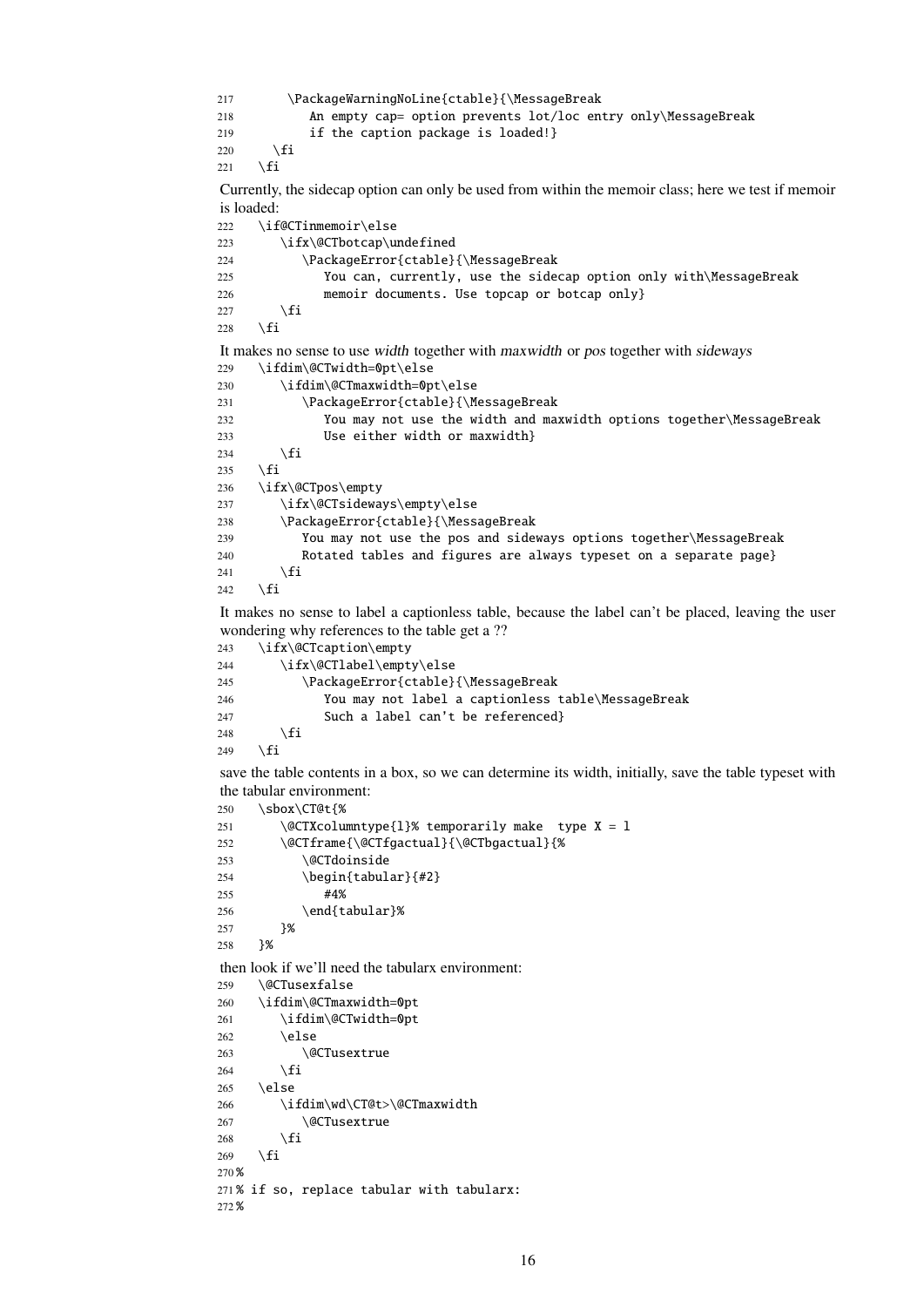```
273 \if@CTusex
274 \sbox\CT@t {%
275 \@CTXcolumntype{Y}% restore X
276 \@CTframe{\@CTfgactual}{\@CTbgactual}{%
277 \@CTdoinside
278 \begin{tabularx}{\ifdim\@CTwidth>0pt\@CTwidth\else\@CTmaxwidth\fi}{#2}
279 #4%
280 \end{tabularx}%
281 }%
282 }%
283 \fi
the CT@t box now contains the table as we want to typeset it; determine its width:
```
284 \@CTw=\wd\CT@t

Now find the width of the float, \@CTfloatwidth; everything in it will be centered within that width. Normally we'll use the width of the table,  $\@CTw$ , but if the mincapwidth,  $\@CTw$  incapwidth was set wider than the table, that will be used:

285 \@CTfloatwidth=\ifdim\@CTmincapwidth>\@CTw 286 \@CTmincapwidth  $287$  \else 288 \@CTw 289  $\setminus$ fi \@CTbegin is now defined as something like \begin{table}[tbp]. 290 \@CTbegin 291 \ifx\@CTcontinued\empty\else\addtocounter{\@CTtaborfig}{-1}\fi  $292 \qquad \qquad \qquad \text{QCTalian}$ 293 \begin{minipage}{\@CTfloatwidth}\parindent0pt 294 \ifx\@CTbotcap\@CTfalse\@CTCaption\vskip\@CTcaptionskip\fi 295 \ifx\@CTbotcap\undefined% 296 \begin{sidecaption}[\@CTcap]{\@CTcaption}[\@CTlabel] 297  $\setminus$ fi 298 \centering{\usebox\CT@t}% insert the tabular 299 \def\@CTfootnotes{#3}% 300 \ifx#3\empty\else{% append footnotes, if any

Footnotes: if the footerwidth is 0pt (the default), typeset the footer as wide as the caption (which may be wider than the table because of the mincapwidth option); if it is -1pt (because footerwidth was set without an argument) make it as wide as the table; otherwise, give it the width set by the footerwidth option.

```
301 \@CTcurftwidth=\ifdim\@CTfooterwidth=-1pt\@CTw\else
302 \ifdim\@CTfooterwidth=0pt\hsize\else
303 \@CTfooterwidth\fi\fi
304 \footnotesize
305 \ifx\@CTnotespar\@CTtrue%
306 \setminus [.2ex]
307 \begin{minipage}{\@CTcurftwidth}%
308 #3%
309 \end{minipage}%
310 \else%
311 \\
312 \begin{tabularx}{\@CTcurftwidth}{r@{\,}>{\raggedright}X}
313 #3%
314 \end{tabularx}%
315 \quad \text{if}316 }
317 \quad \text{If}318 \ifx\@CTbotcap\undefined\end{sidecaption}\fi
319 \ifx\@CTbotcap\@CTtrue\vskip\@CTcaptionskip\@CTCaption\fi
320 \end{minipage}
321 \@CTend
322 }
```